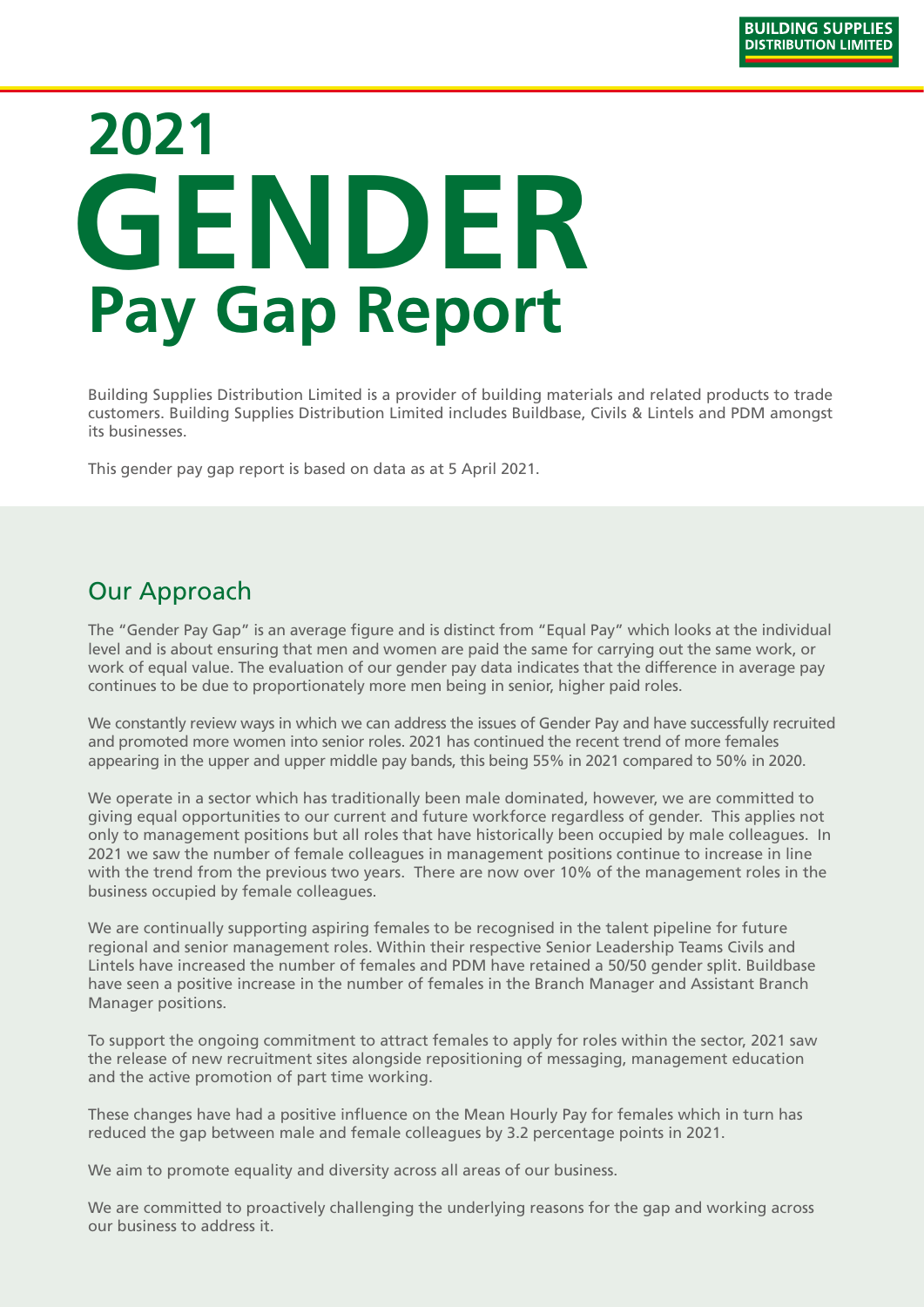## Gender Pay Analysis

#### Mean Hourly Pay

The mean hourly rate of pay has increased for both the male and female populations to £12.56 and £12.41 respectively. The mean gender pay gap has narrowed with the difference being 1.2% for 2021. During 2021 the difference in Mean Hourly pay has increased by 6.34% for our female colleagues compared to 2.95% for males.

| Mean Hourly Pay   | 2021   | 2020 |
|-------------------|--------|------|
| <b>Difference</b> | $.2\%$ | 4.4% |

#### Median Hourly Pay

The median gap for 2021 has decreased to -3.8% from -0.4% measured in 2020. This continues the trend from the previous year. Female colleagues continue to have a higher median than their male counterparts.

| Median Hourly Pay | 2021    | 2020    |
|-------------------|---------|---------|
| <b>Difference</b> | $-3.8%$ | $-0.4%$ |

#### Mean Bonus Pay

We saw a decrease in the difference in mean bonus pay between men and women between 2020 to 2021. Due to the effects of COVID-19 the level of Bonus's paid was significantly reduced. In the Operations network the Gender split is still heavily weighted in favour of males particularly at a senior level where bonus payments have historically been higher.

| Mean Bonus Pay    | 2021  | 2020  |
|-------------------|-------|-------|
| <b>Difference</b> | 18.9% | 31.9% |

#### Median Bonus Pay

We saw an improvement in the median bonus pay, with a swing from a 9.0% difference in 2020 to a -19.0% difference in 2021. As with the Median Hourly pay this has continued the trend from the previous year.

| <b>Median Bonus Pay</b> | 2021     | 2020    |
|-------------------------|----------|---------|
| <b>Difference</b>       | $-19.0%$ | $9.0\%$ |

#### Staff in Receipt of Bonus

We saw decreased proportions of staff receiving bonuses across both genders, due to the non-payment of bonuses as a result of COVID-19.

| <b>Staff in Receipt of Bonus</b> | 2021  | 2020  |
|----------------------------------|-------|-------|
| Male                             | 35.7% | 57.7% |
| Female                           | 40.4% | 58.8% |